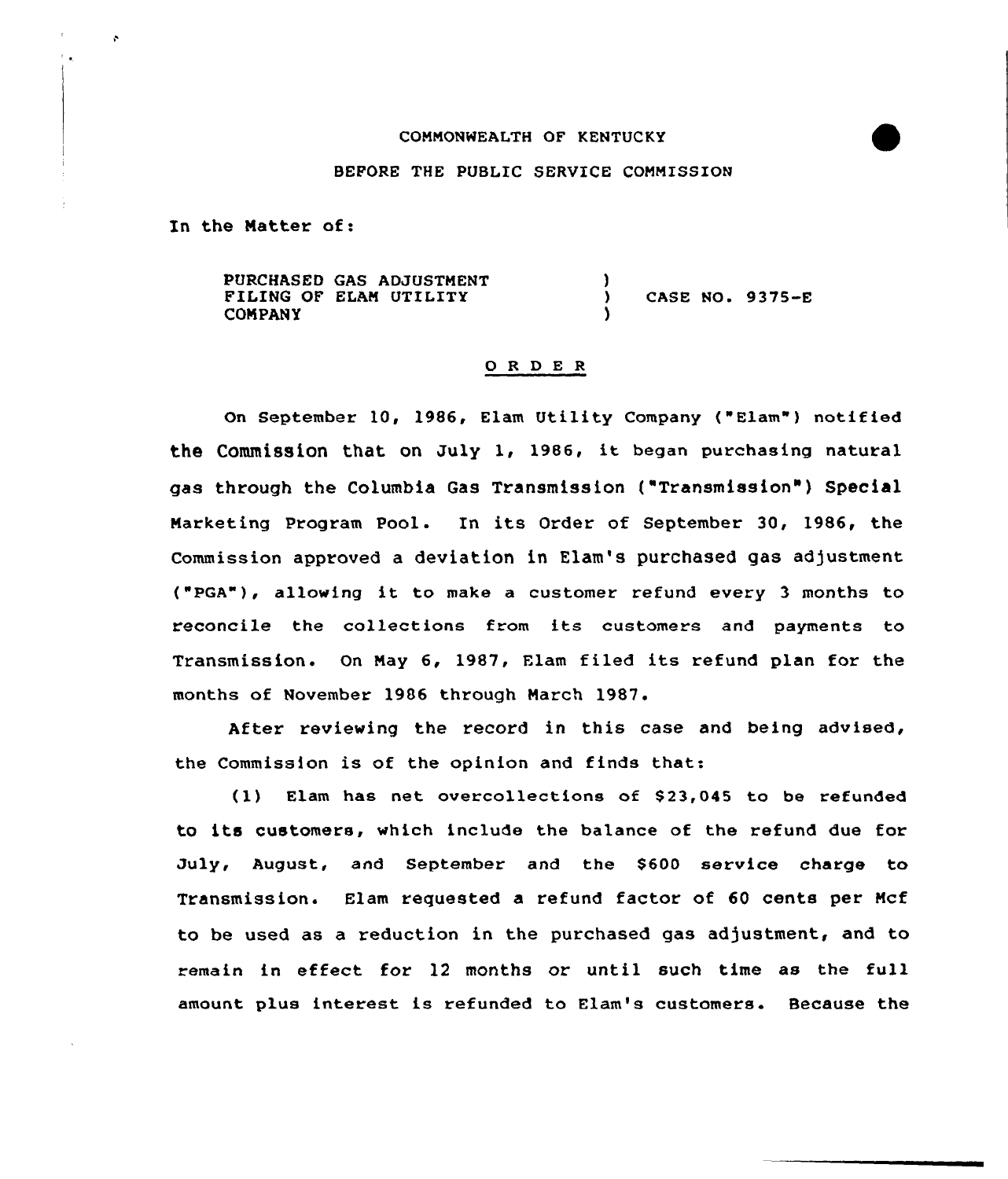refund is such a large amount and Transmission has discontinued its program, the 12-month refund period should be allowed.

(2) The refund should begin with meter readings taken on June l, 1987, or as soon as practical thereafter.

(3) Elam should refund the amount reported plus interest at a rate equal to the average of the "3-Month Commercial Paper Rates" less 1/2 of 1 percent to cover the cost of refunding. These monthly rates are reported in the Federal Reserve Bulletin and the Federal Reserve Statistical Review.

(4) Elam's adjustment in rates under the purchased gas adjustment provisions approved by the Commission in its Order in Case No. 9375 dated January 13, 1986, is fair, )ust and reasonable and in the public interest and should be effective with gas supplied on and after June 1, 1987.

(5) Elam should file with this Commission <sup>a</sup> PGA setting out its current cost of gas from Transmission and any other new supplier along with a refund plan to return overcollections to its customers.

IT IS THEREFORE ORDERED that:

(1) Elam shell app1y a refund factor in the amount of 60 cents per Hcf as a reduction in the approved purchased gas adjustment beginning with meter readings taken on June 1, 1987, or as soon as practical thereafter, and this refund factor shall remain in effect until the amount. refunded will, as nearly as possible, reflect the amount received plus interest. Interest shall be calculated in the manner specified herein.

$$
-2-
$$